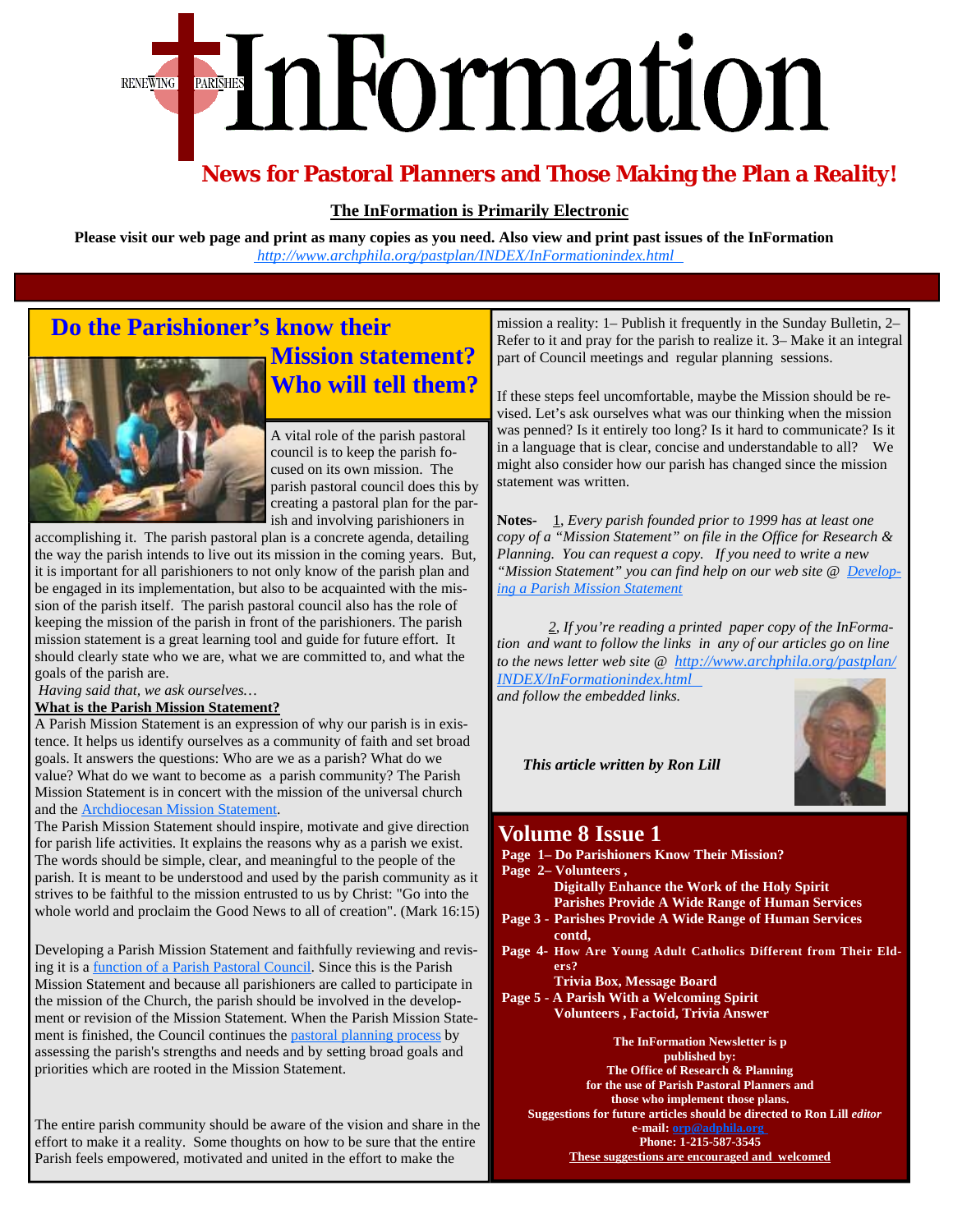

## **Parishes Provide A Wide Range of Human Services**

#### **Over 40,000 parishioners provide service to more than 325,000 people each year**

Each year Pastors are asked to report on a wide range of activities in the annual Pastoral report recent changes to the "parish social ministry" questions enabled us to summarize the numbers of parishes and parishioners providing services and the number of people being served by the vitally important social ministries provided by parishes. Without your conscientious reporting, the 40,539 parishioners providing social services for 326,721 people would not be recognized as it was in a recent article that The Catholic Standard & Times prepared on the social ministry of the Archdiocese. *See the chart on page 3...*

## **LA UNE**

Did you know? About 61.2 million people volunteered through or for an organization at least once between September 2005 and September 2006, the Bureau of Labor Statistics of the U.S. Department of Labor reported today. The proportion of the population who volunteered was 26.7 percent. This is 2.1 percentage points lower than the volunteer rate in each of the prior 3 years and slightly lower than in 2002, the first year for which comparable data are available.

Volunteers are defined as persons who did unpaid work (except for expenses) through or for an organization.

### (Busy People)





God gave us dominion over the things of this world and expects us to use them for the good of his church. We can't afford to ignore the resources that have become available to us because we don't quite understand or feel a little intimidated with computers, the Internet, software, DVD's, PDA's, texting and iPods. We could save time and money with a little help

from those that are more competent in the art of digital communications.

#### How?

The very first thing to do is to pray for the help and guidance of the Holy Spirit. Claim modern technology for the purpose of spreading the Gospel of our Lord Jesus. Share your ideas or questions with parish council and ask if they think that a proper use of digital tools can enhance the work of the parish. When you are ready, reach out to the entire parish for volunteers who understand the mission of the parish and new technology.

Some technology application already being used in churches are; 1 getting members into a database and using it for population, address changes and annual visitation; 2- integrating today's digital tools (such as iPods and Podcasting) into parish web sites; 3- reducing committee time and getting more done by using tools such as LISTSERV, *(An automatic mailing list server . When e-mail is addressed to a LISTSERV mailing list, it is automatically broadcast to everyone on the list. The result is similar to a news group* 

**Digitally Enhance the Work of the Holy Spirit?** For forum except that the *messages are transmitted as e-mail and are therefore available only to individuals of the particular ministry or committee list. Interaction is protected by password security. For more information GOTO:* http://www.lsoft.com/default.asp *4 -* message boards and blogs for different ministries within the parish; 5- online classrooms for CCD, Sacramental Preparation, parish school, youth projects, and adult education; 5- on line surveys; 6-electronic fund transfers for collection while on vacation, for fundraisers, and an annual appeal; 7- all this centered on your own web site.

> In a recent interview, Archbishop Celli, the President of The Pontifical Communications Council said "It's a challenge we have to confront at the places where man lives in this context. At the same time, the means of social communication are a great opportunity to find help in spreading the Gospel. There is a statement from Pius XII, in which the Pope refers to the means of communication of his time, defining them as "a gift of God." Imagine if he lived today. It is undeniable that these means place many possibilities at the disposal of one who wants to be a missionary".

> > *Article by Ron Lill*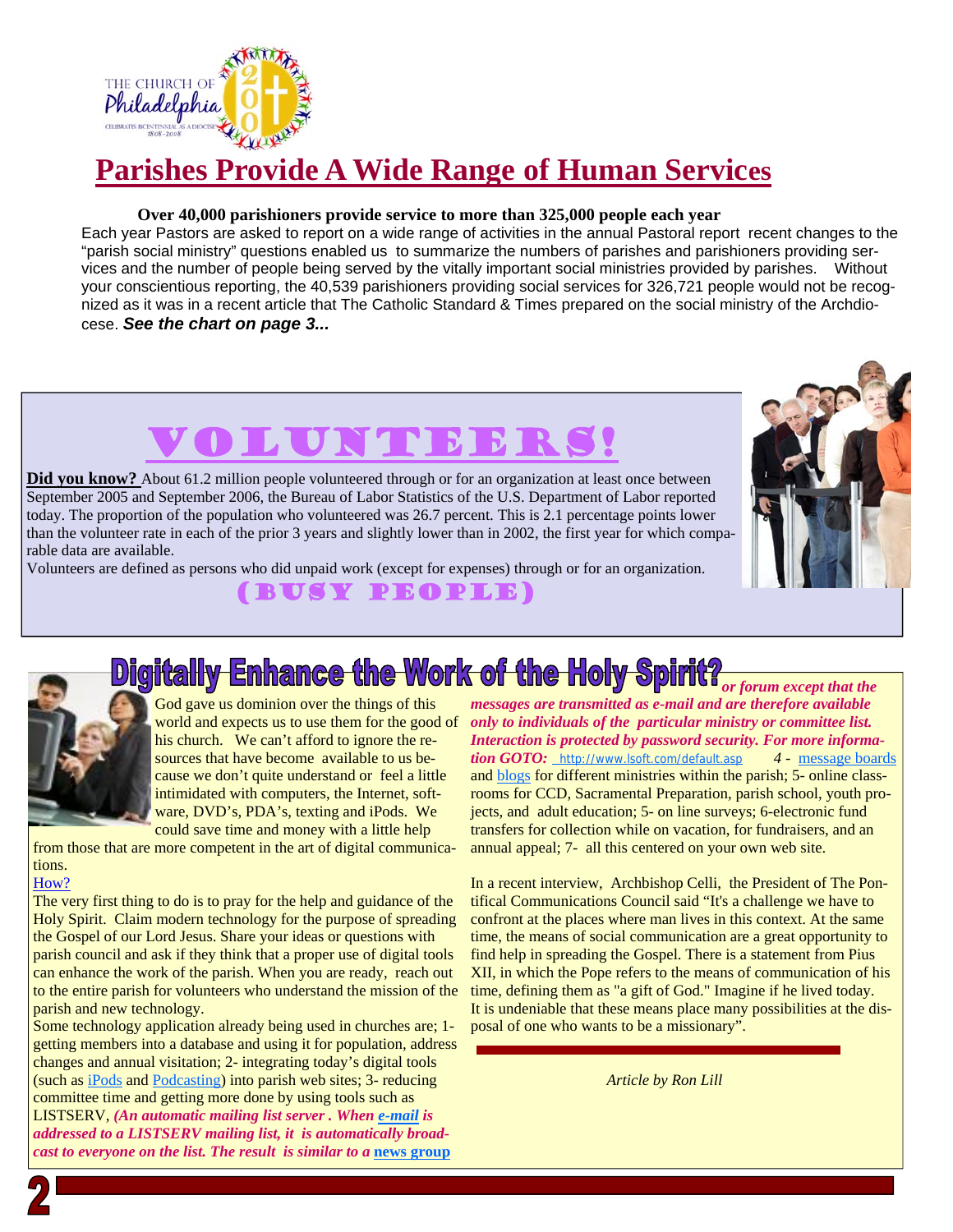#### *Cont. from Page 2*  **Parishes Provide A Wide Range of Human Services # of Parishes**  About how many parish staff & parishioners are involved in providing the service? About how many people are served or partici pate? **Program**  Feeding Programs 35 965 34,903 Home Food Delivery 102 2,024 15,708 Food Cupboard 84 565 20,742 Food Distribution (Holidays) 168 2,834 19,403 Food Collections for Others 131 131 3,085 24,122 **All Food Programs 9,473 114,878**  Habitat for Humanity 16 316 316 157 Home Mortgage Assistance **10** 67 **All Housing Programs 356 224**  Alcoholics Anonymous and the set of the set of the set of the set of the set of the set of the set of the set of the set of the set of the set of the set of the set of the set of the set of the set of the set of the set of Narcotics Anonymous 29 18 18 985 **All Addiction Services 153 4,277**  Nursing and Health Ministry **51** 5.271 5,271 Health Support Groups 11 107 411 Blood Drives 123 678 9,736 **All Health Related Programs 1,146 15,418**  Bereavement Programs 118 **612 7,628**  Pastoral Care Migrants 26 **67 1,541**  Literacy Programs 8 22 2 2 3 3 4 3 956 Child Care Programs 22 278 719 Head Start Programs 18 72 973 CARES (Extended Day) 130 130 756 5,413 All Education and Enrichment Programs **1,240** 8,061 **8,061** Abstinence Education 22 20 1,919 1,919 Marriage Promotion Programs and the control of the control of the control of the control of the control of the control of the control of the control of the control of the control of the control of the control of the contro  **797 4,674**  Cash Assistance **83** 301 1,683 Clothing Drives 2008 11,437 11,437 11,437 11,437 11,437 11,437 11,437 11,437 11,437 H.O.P.E. Programs 43 619 2,526 Fundraising for Social Ministry **128** 13,490 13,490 Gift or Toy Collections 60,033 60,033 60,033 **All Basic Needs Assistance Programs 14,919 79,169**  Sister Parish 23 **505 4,972**  Camps 56 568 4,274 CYO Social Ministry 14,965 2,992 14,965 Senior Citizen Programs **129** 13,067 13,067 Community Organizations 26 198 2,790 Other Neighborhood Services 22 460 2,208 **All Socialization and Neighborhood Services 5,077 37,304**  Services for Unemployed **16** 16 **42** 529 Homemaker Services 33 507 686 Homebound Senior Services and the control of the control of the control of the control of the control of the control of the control of the control of the control of the control of the control of the control of the control Transportation 103 846 2,636 Tuition Assistance 120 and 120 120 408 2,504 **All Social Support Services 4,049 15,058**  Newborn/Mother Support 56 826 2,337 Counseling Parenting Prenatal 20 20 77 325 Support for Those Affected by Abortion 163 163 163 163 **All Pregnancy Services 948 2,825 All Other Services 1,197 30,692**

**Total Number of Catholic Parishioners Providing Services and Number of People Benefiting in the Archdiocese of Philadelphia in 2006** 40,539 40,539 40,539 326,721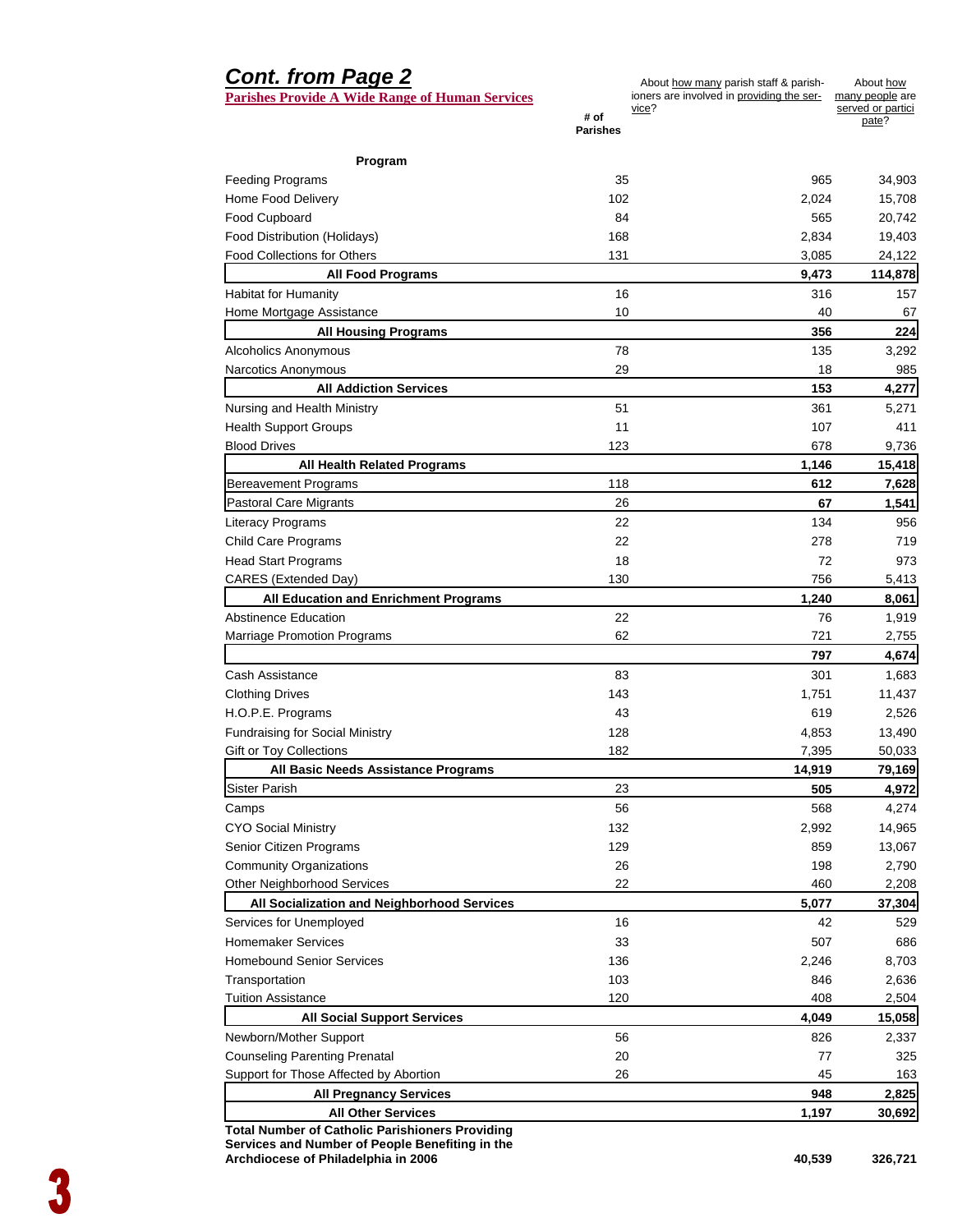

#### **ROOTED IN PRAYER**

The Parish Pastoral Council is the pastoral planning body of the parish. It carries out this task in collaboration and cooperation with the pastor, the parish pastoral staff, committees, groups and parishioners. The members of the Parish Pastoral Council need to be rooted in prayer, open to the guidance of the Holy Spirit, committed to patient listening and study, and working to recommend to the pastor the plans and directions which will enhance the quality of parish life and promote parish vitality. Serving effectively on the pastoral council can be quite demanding after a long day. By the end of a nighttime council meeting it is sometimes easy forget to acknowledge God's presence and thank God for the opportunity to serve. But sometimes, the prayer at the end of a meeting is much more important to help council members keep things in perspective. Here is a suggestion for a closing prayer after a council meeting:

 **Lord of Day and Night of beginnings and endings,** 

 **as we prepare to conclude this meeting, we once again lift up our hearts to You, the Divine Source of All Life.** 

 **We thank You for the gifts that have been present within this act of service to the community. For the gifts of fellowship and understanding, of mutual respect and shared vision,** 

#### **We are grateful.**

**For the gifts of perseverance and of insight into the common concerns we share, for these and all other graces, we are thankful.** 

 **As you have blessed our coming together, now bless our departure and journeys homeward. May Your Ever-Youthful Blessing be upon us, in the name of the Father, Son and Holy Spirit.** 

 **Amen** 



## **CAN I GET ADDITIONAL**

**COPIES OF** 

"InFormation"?

**You can click on to the news letter web site**  *[http://www.archphila.org/pastplan/](http://www.archphila.org/pastplan/INDEX/InFormationindex.html)INDEX/ InFormationindex.html*

#### Ron Lill Ed. **orp@adphila.org**

 *Note: You can print as many copies as you need* 



## **Trivia Box**

**How many Vicariates are there in the Archdiocese of Philadelphia?**

> **Has your parish or Cluster entered into a Planning Process? Do you need a professional Facilitator? The office of Research and Planning maintains a list of trained and experienced Resource people. Contact us at:** *The Archdiocese of Philadelphia 222 n. 17th Street Rm.216 Phila, Pa 19103*  **tn#** *215-587-3545* **E-mail** *orp@adphila.org*

----------------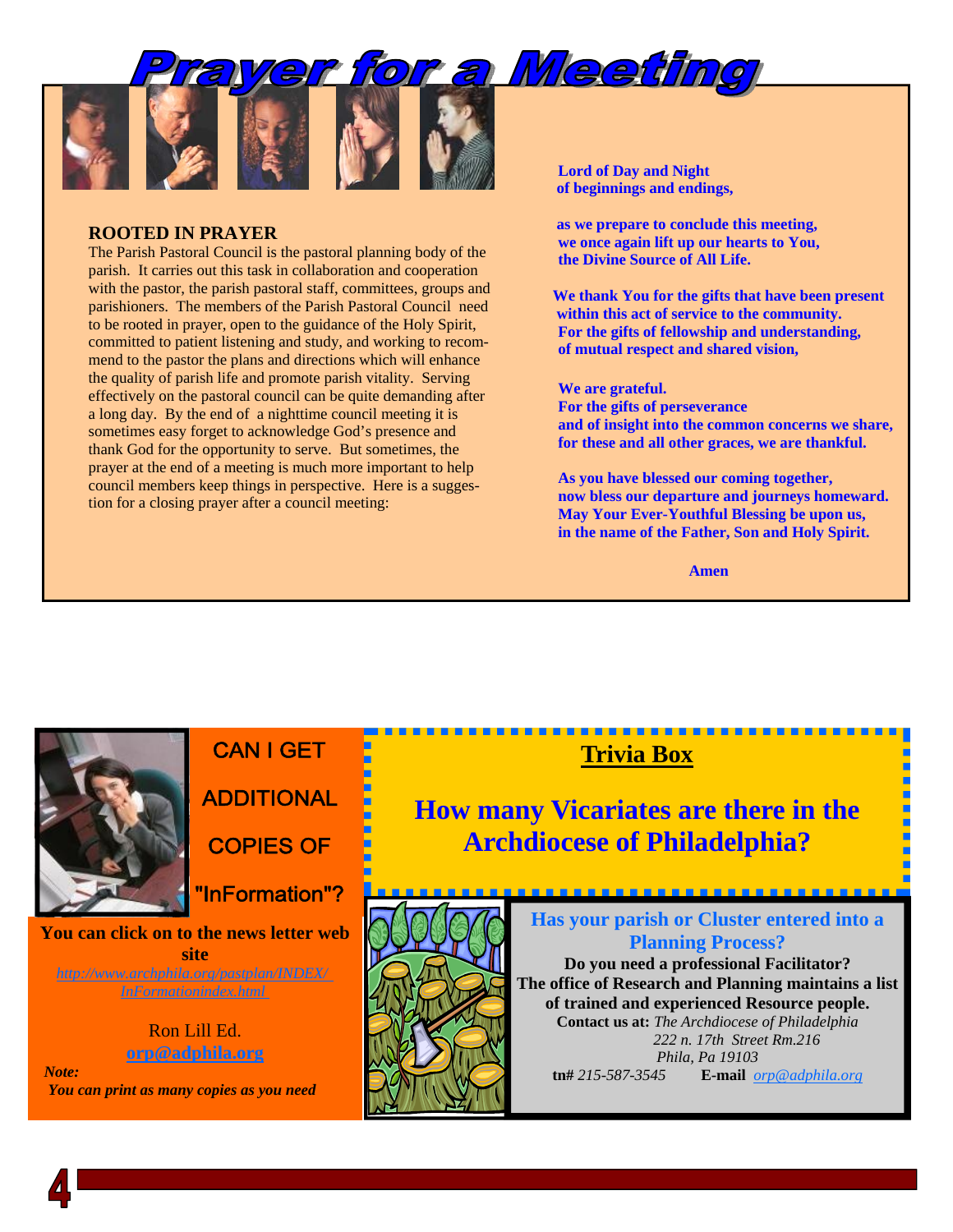## **How are Young Catholic Adults Different From Their Elders?**



Young adult Catholics are different than older Catholics in a variety of ways according to Dean Hoge of Catholic University. Data on how young adult Catholics differ from their elders is available from the 2003 Notre Dame Catholic survey, a random sample of Catholics 18 or older. The researchers divided the sample into three age groups. First was age 18-39, "Post-Vatican II Catholics." Second was 40-62, "Vatican II Catholics," that is, Catholics whose impression-

able years included the Second Vatican Council or its aftermath. Third was 63 or older, "Pre-Vatican II Catholics," whose impressionable years were clearly prior to the Council. The second group (born 1941 to 1963) is similar to the Baby Boomers, and the first group (born 1964 or later) are Post-Boomers.

 The youngest group, which we will call "Post-Vatican Catholics," represents 42 percent of the total, and the Pre-Vatican Catholics represent only 17 percent. The influence of the Pre-Vatican Catholics will disappear in the next two decades, and the two younger groups will become the lay leaders. The uniqueness of these young adult Catholics can be described in three statements.

Young adult Catholics call for greater individual authority in religious and moral decisions.

Asked if Catholics need to obey church teachings even if they disagree with them. Twenty-six percent of the

young adults said yes. But the older Pre-Vatican Catholics held a different view; 42 percent said yes.

Young adult Catholics want more influence of laity in institutional decision-making They want lay people to have more say in choosing parish priests, they want better financial reporting at all levels, and relative to their elders, they are more in favor of withholding donations to the Church until lay people have more voice in financial decisions.

Young adult Catholics are less invested in the institutional Catholic Church. Young adults attend Mass, receive Communion, and go to private confession with a priest much less than older Catholics

Other research confirms that young adult Catholics are not as involved in church life as older Catholics. A large 1999 study of participation in Catholic small faith groups found that between 500,000 and 800,000 adults and youth participate in such small groups--mainly in parishes, but only 19 percent of the participants were 18-39 years old. Today, reform movements such as Call to Action and Voice of the Faithful find few young adults in their membership. For whatever reason, Catholic young adults are fairly detached from the institutional Church.

According to Hoge, this raises a basic question. If young adult Catholics want more lay input in church governance and more accountability of leaders to the laity, will today's young adults be committed enough to the institutional Church in the future to give their energies to reform movements? Or will they be only indifferently involved in the Church, taking the attitude that "my faith is in God, not in the Church, and what the church leaders do doesn't matter to me"?



 Dr. Robert Miller Dir. Office for Research And Planning Archdiocese of Philadelphia